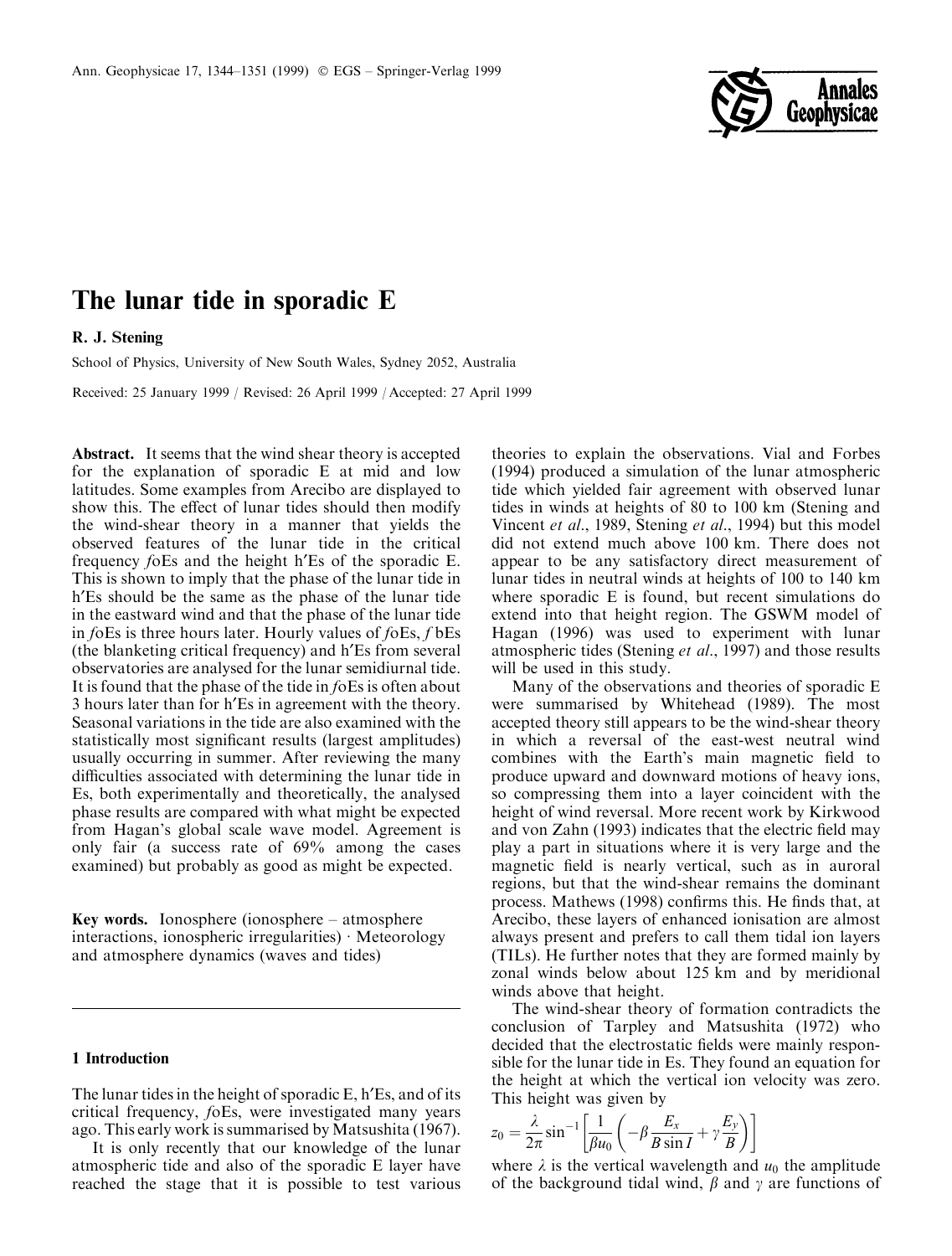the electron and ion collision and gyrofrequencies and, in the lower E region,  $\beta \gg \gamma$ ,  $E_x$  is the southward electrostatic field and  $E<sub>v</sub>$  the eastward electrostatic field produced by the lunar ionospheric dynamo,  $B$  is the strength of the Earth's main magnetic field and  $I$  is the magnetic inclination angle.

As the first term dominates in this equation, the lunar tide in  $z_0$  comes to have the same phase as the lunar tide in  $E_x$ , namely a maximum at about 7 lunar h. This phase was measured by Tarpley and Balsley (1972) at the magnetic equator during daytime and has been con firmed in simulations of the lunar tide using the TIEGCM model (Stening et al., 1999). The latter model also gives a good simulation of the lunar tide in the F region of the ionosphere near the equator and so the value of 7 h is well supported. In this model the eastward wind phase is about 3 h, measured at the bottom of the E region, around 100 km altitude. This value varies with latitude, with season and with height, as will be shown later. Since the majority of direct observations confirm that neutral wind shear is responsible for sporadic E, we prefer to examine the possibility that the lunar effects act in the same way. Equatorial sporadic E, which occurs within the equatorial electrojet and arises from an instability process, is not part of the present discussion.

Here I shall first look at a few new observations of sporadic E which will confirm the wind-shear theory, then postulate and discuss some theories which might explain the observed lunar phases of h'Es and foEs and then examine a range of new determinations of these phases for comparison with the theory.

#### 2 Observations of sporadic E

Data from the Arecibo (18.3°N, 66.75°W) incoherent scatter radar were used in this study. The data were accessed through the NCAR CEDAR data base. Among the parameters which can be determined by the radar are the ion density and the neutral winds. A typical plot of the height variation of these is shown in Fig. 1. It can be seen that the height of the sporadic E layer and the time of reversal of the wind from east to west can be read off from this plot. A series of such measurements were made on the same day and the two heights are seen to descend together as shown in Fig. 2. The mode of operation of the radar gives rise to the measurements of the different parameters occurring at different times. The different parameters are measured in a certain sequence. Another example is shown in Fig. 3. The agreement between the two heights is regarded as close enough to support the wind-shear theory. The occasional discrepancy may arise from extra structure in the wind profile in between measurements. For example in Fig. 3 there is a minimum in the wind at 1839 h near a height of 107 km but not a reversal.

It can be seen that the sporadic E occurs at the height where the wind changes from eastward at a lower height (giving an upward force on the ions) to westward at the greater height (giving a downward force).



#### 3 Theory of the lunar tide in sporadic E

In the summary of Matsushita (1967) it is found that, at many observatories, the lunar time of maximum  $\tau_{\text{max}}$  of foEs is around 7 h while  $\tau_{\text{max}}$  for h'Es is consistently earlier at about 6 h. We will examine further determinations in the next section.

But what determines these times? Looking at Fig. 4, suppose the solid curve represents the variation with height of the neutral wind. Often this has a quasisinusoidal form with a vertical wavelength of about 20 km. Now suppose a lunar tide in the winds is superposed over this. The lunar semidiurnal tide is expected to have a longer vertical wavelength (60 to 70 km), so, when the lunar tide is maximum eastwards,

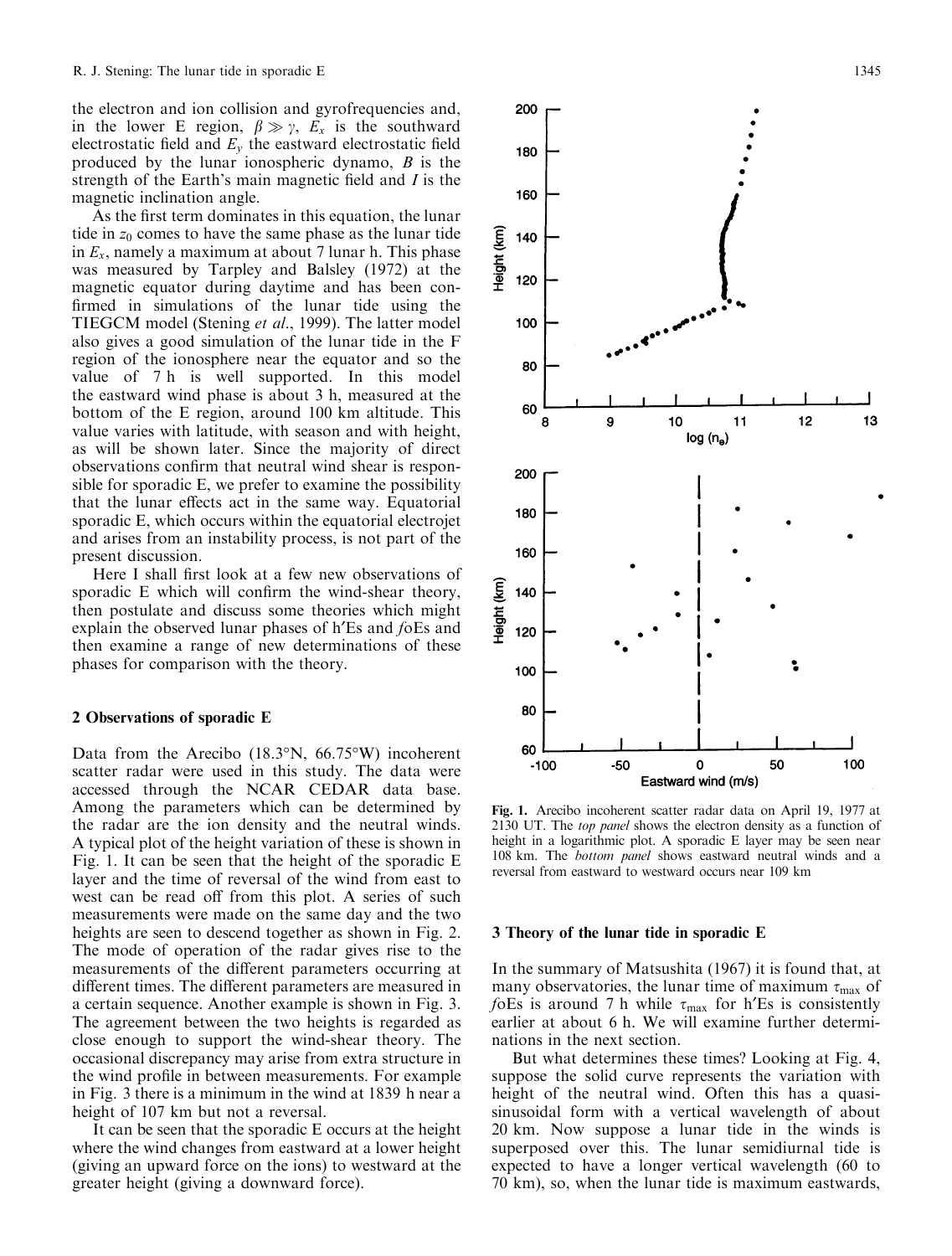



it will displace the whole profile eastwards as shown. This will have the effect of moving the height of reversal (point A in the figure) upwards. It follows that when the lunar tide in the eastward wind is maximum, then the lunar tide in h¢Es will also be maximum, so both these parameters should have the same  $\tau_{\text{max}}$ . This will be tested in the next section.

But what determines when the lunar tide in foEs will be maximum? In order to answer this question we have to consider what factors determine the strength of the sporadic E. These will include the density of the background ionisation, the number of heavy ions present (due to meteor showers etc.) and the strength of the wind shear (amplitude of the rate of change of wind velocity with height).

The lunar tide in the normal (not sporadic) E region is small and, in our experience, rather irregular. Matsushita (1967) remarks that some analyses are contaminated with Es. If this were the source of the lunar tide in foEs then one would expect that the lunar tide in foE would have a similar phase. Tests that we have made indicate that this is rarely the case. We have no information on lunar effects on meteor showers, but even if there were a lunar monthly influence on these, it seems unlikely that there would be a lunar semidiurnal periodicity such as we are examining here.

There remains the effect of the eastward winds. It seems that if the wind-shear effect is to be maximised. then the lunar tidal effect must add to the effect of the

other winds present. This means that the lunar tidal wind should reverse from eastward to westward at the same height as the other winds, namely at the height where the sporadic E layer occurs. Remembering that  $\tau_{\text{max}}$  gets earlier with increasing height, this means that we would expect that  $\tau_{\text{max}}$  would be 3 h later for foEs than for h'Es.

# 4 Analysis of ionosonde data

Most of the data used here were obtained from the CDROM provided by the National Geophysical Data Center in Boulder, Colorado. The analysis method used is that of Winch and Cunningham (1979). This is a modification of the Chapman and Miller (1940) method but it allows determination of seasonal and local time variations in the lunar semidiurnal tide. This method has the disadvantage that a complete set of 24 h of data is required for each day used in the analysis. In order that not too many days are discarded due to this requirement, an interpolation process is carried out: if only one or two data points are missing in succession they are filled by linear interpolation. In addition some stations have a rather low occurrence of sporadic E at night. For these the nighttime is filled with data equal to the nearest morning or evening values. In analysing for lunar tides one has to be very careful concerning statistical reliability of the results. Using this method we often



Fig. 3. As for Fig. 2 but for May 12, 1976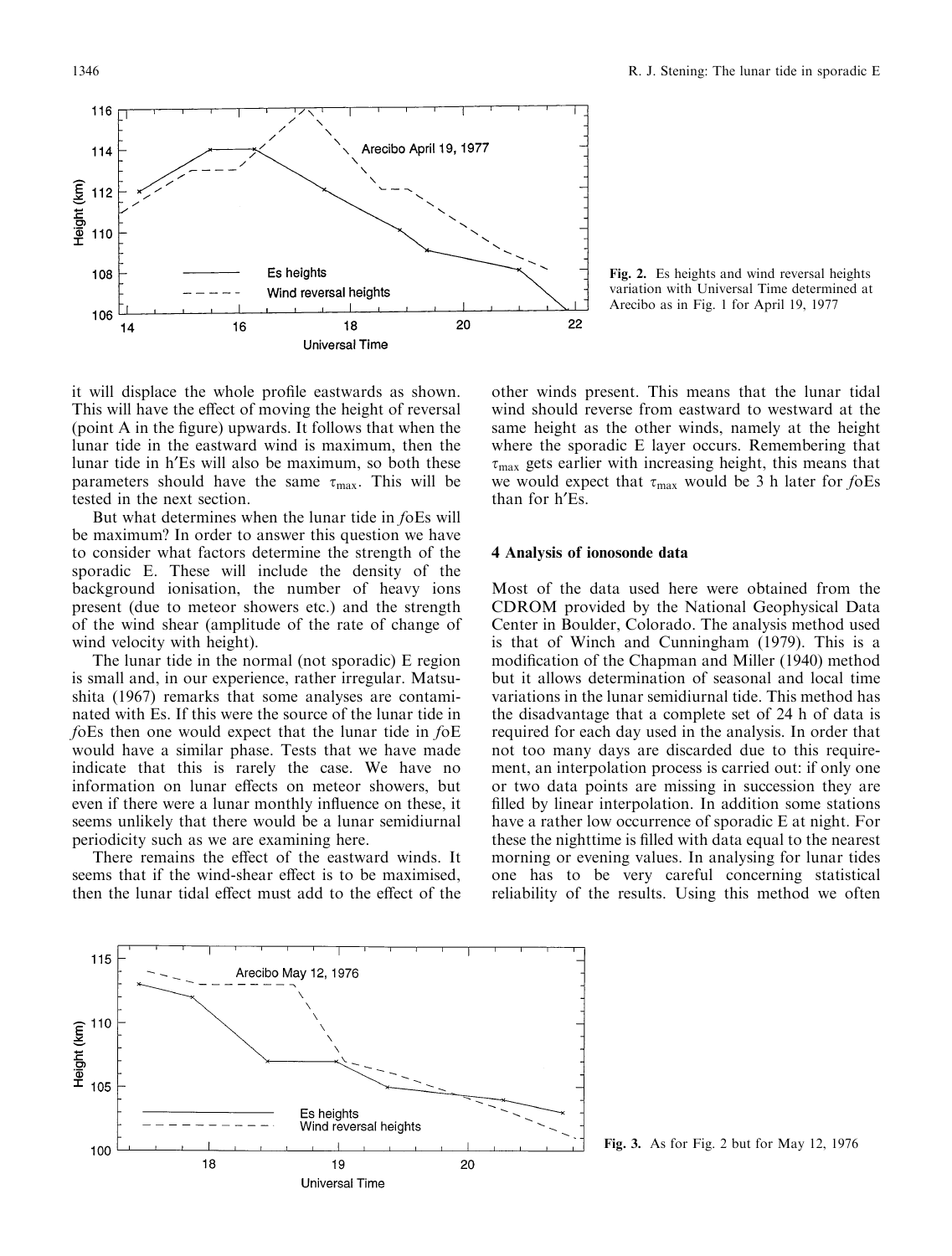

Fig. 4. Theory of lunar tide in Es. The solid line is a tidal wind with  $\lambda_z$  = 20 km. The dashed line shows the effect of addition of another tide with  $\lambda_z = 60$  km. The point A indicates the height of formation of sporadic E

discard all results which are below the  $95%$  confidence limit. In doing this we have to be aware that 5% of our results may still be unreliable so that isolated significant results are generally not accepted. Another check is to compare results from different years: consistent values will have greater reliability.

In Fig. 5 we display a whole series of determinations of the phase of the lunar tide in sporadic E at Townsville  $(146.8E, 19.6S)$ . The filled symbols refer to h'Es while the open symbols refer to  $f$ oEs or to  $f$  bEs, the critical frequency of blanketing sporadic E. Each determination uses 2 y of data analysed by the Winch-Cunningham method. The results are selected from the local times between 9 and 15 h, so nighttime values, which are often different, are excluded. The errors in the displayed points are all less than  $\pm 1$  h. Here we see some year-toyear variability but also some consistency. For example the phases for five different time periods were within one hour, around 3 h, for h'Es in December. In places where there are two of the same symbols for the same month, these indicate the separate results for foEs and f bEs. These are nearly always very close together. There are no foEs results from July to September because there were no statistically significant amplitudes recorded in those months. The number of days accepted after removal of days with many missing data points was in fact rather higher for foEs and than for h'Es, yet fewer



Fig. 5. A series of determinations of the phase of the lunar tide in Es at Townsville as a function of month of the year. Solid symbols represent h'Es and *open symbols* represent foEs or fbEs. Different symbols represent different two-year data sets. See text for more details

foEs results were significant. The occurrence and strength of Es is largest during the summer months, here November to January. In the months of April and May there are two groups of phases 6 h apart (in antiphase).

We have seen from Fig. 5 that there is often a yearto-year variation in the phase of the lunar tide and this is confirmed in some analyses of the winds themselves (Stening et al., 1994). With longer time series these variations are averaged out and the traditional idea of using the largest possible time series may not be appropriate. Nevertheless we will show analyses from three observatories using such longer data series.

In Figs. 6, 7 and 8 some points do not meet the 95% confidence limit. The reader can identify such cases when the standard deviation of the amplitude (shown by the error bars) is greater than half of the amplitude value.

In Fig. 6 we present data from Maui (203.5E, 20.8N), a similar latitude to Townsville but in the Northern Hemisphere. Here 12 y of data are analysed together. Except in January the phase of foEs is later than that of h'Es. The phase switch in h'Es in June and July seems to be a significant feature. The variation of the amplitude of the lunar tides with season are also shown with the tide in h'Es having an average amplitude around 2 km, rising to 3 km in winter. Even with 12 y data the amplitude of the lunar tide in foEs is below the 95% significance level in August and September.

Similar plots are provided in Fig. 7 for Darwin (12.4°S 131°E) using 8 y data from 1983 to 1990 and in Fig. 8 for Vanimo (2.7°S, 141.3°E) using 14 y data from 1976 to 1989. At Darwin the phase of the foEs tide is  $3\pm1$  hours later than that of the h'Es tide for four of the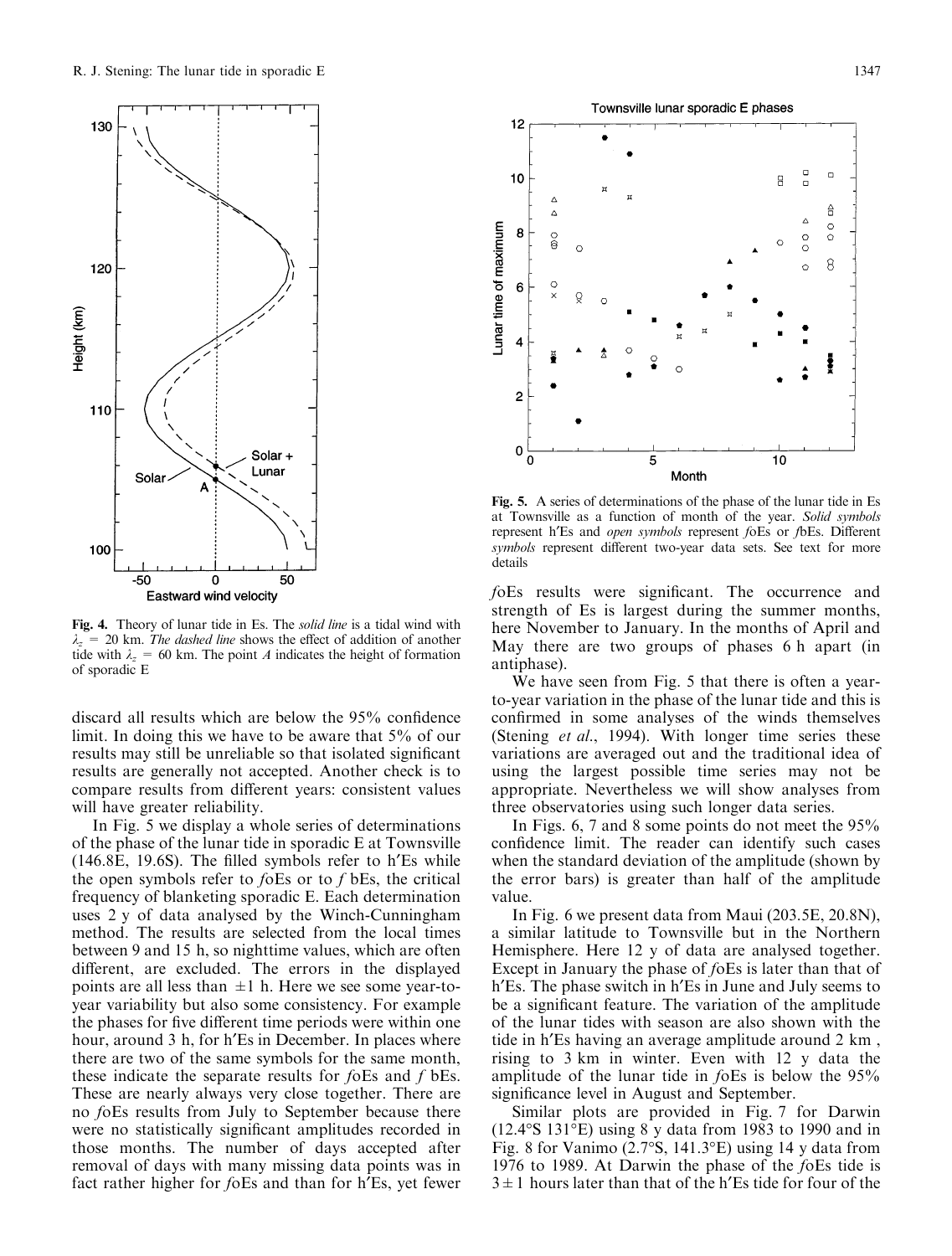

Fig. 6. Variation of amplitude and phase with season of the lunar tide in Es at Maui. Data are from 1976 to 1987. The solid line is for h'Es and the *dashed line* for foEs. The h'Es amplitudes are in km and the  $f$ oEs amplitudes in  $0.1$  MHz. The  $f$ oEs points are slightly offset along the time axis so the error bars ( $\pm$  one standard deviation) do not overlap

months. A variety of relationships exist in the other months. The phase jump in h'Es between February and March is similar to that seen at the end of summer at Maui.

Vanimo is very close to the geographic equator. A  $3 \pm 1.5$  h phase difference between foEs and h'Es can



Fig. 7. Variation of amplitude and phase with season of the lunar tide in Es at Darwin. Data are from 1983 to 1990. Other details are the same as Fig. 6



Fig. 8. Variation of amplitude and phase with season of the lunar tide in Es at Vanimo. Data are from 1976 to 1989. Other details are the same as Fig. 6

be seen from October to February. June to September appear anomalous with h<sup>'</sup>Es having the later phase. However this may partly be due to averaging as the following examples show:

- 1. For July 1982 $-83$  data at 9 LT the h'Es phase is 8.9 h and the foEs phase is 13.6 h.
- 2. For June 1984-85 data at 13 LT the h'Es phase is 5.3 h and the foEs phase is 8.2 h.
- 3. For June  $1986-87$  data at 13 LT the h'Es phase is 2.3 h and the foEs phase is 5.5 h.

All these quoted examples have close to the suggested 3 h phase difference but quite different individual values. Differences from the 3 h phase difference still occur relatively frequently but it remains as the most predominant relationship.

When the variation of phase and amplitude of the tides with local time are examined, it is found that the amplitudes are often only statistically significant for a few hours a day. Sometimes the foEs tide may be significant at different hours to the h'Es tide. Analyses by earlier workers, which did not display a local time dependence, would also have been influenced by this dependence. It creates a further problem in comparing the two parameters as the height of the Es layer may be different at the different local times and so the characteristics of the neutral atmosphere lunar tide may also be different.

#### 5 Comparison with theory

In order to test the theories advanced earlier we need some estimate of the lunar tide in the neutral eastward winds in the E region of the ionosphere. The GSWM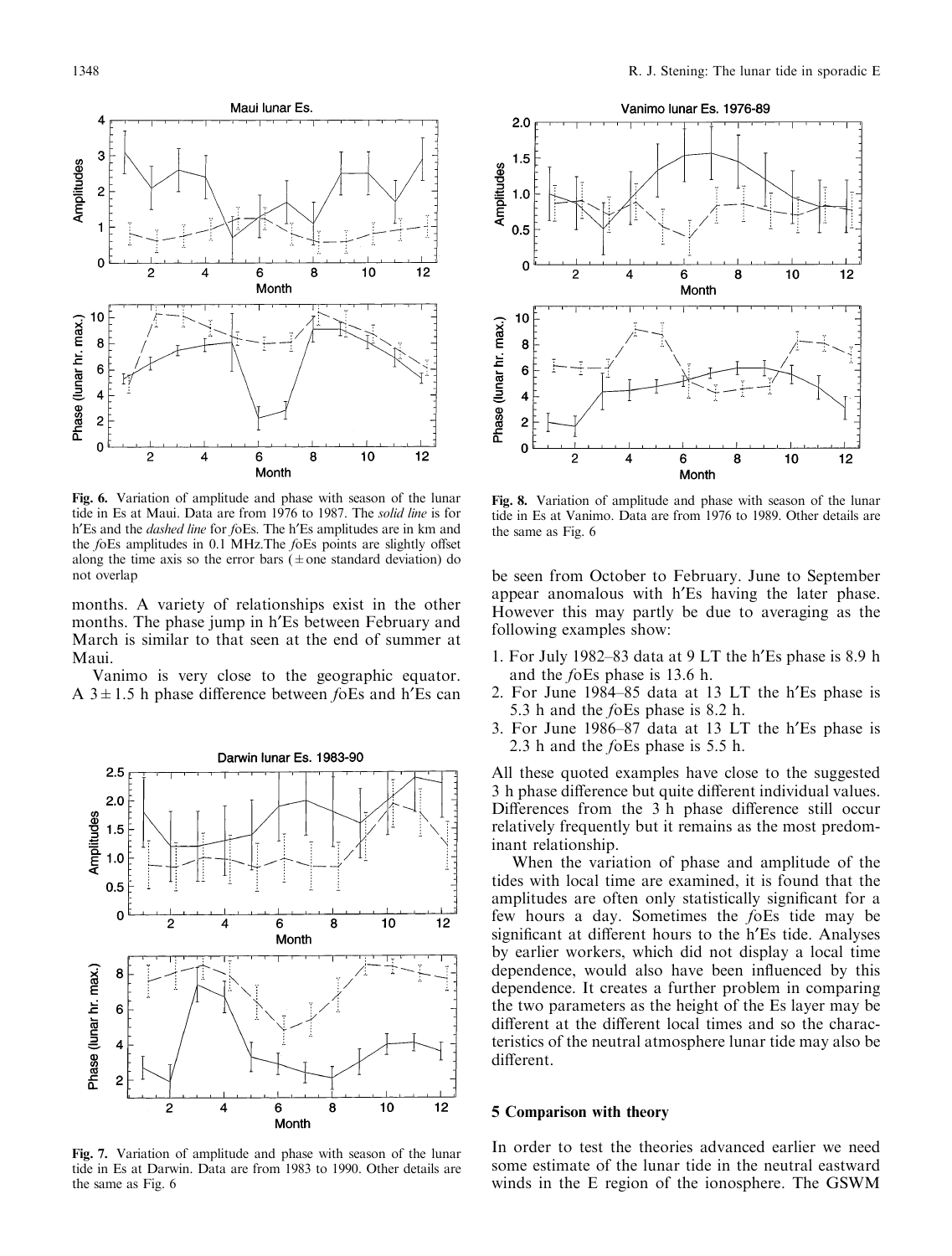model of Hagan *et al.* (1992, 1995) has been modified to calculate lunar tides (Stening et al., 1997). In this model the lunar forcing is taken from Vial and Forbes (1994) and includes gravitational forcing and also that due to the movement of the ocean and earth at the lower boundary. Vial and Forbes (1994) have demonstrated reasonable agreement of the model with observed lunar tides in the winds around heights of 80 to 100 km.

In order to test our theory we need to know at what height the lunar phase of the neutral wind needs to be measured. This presents a problem as the height of Es layers is very variable from day to day and the phase of the wind varies with height. Figure 9 shows the variation with height of the lunar phase in the wind as calculated from the GSWM model. The best we can do to check the theory is to find the average height of the sporadic E and use this to determine a phase for the wind.



Fig. 9. Variation of phase and amplitude of the lunar tide in the eastward wind as determined by the GSWM at the location of Townsville (22°S) in December

Table 1 gives some results of this procedure for daytime. Each entry corresponds to a significant  $(95\%$ confidence level) lunar tide in Es with the local time indicating when the lunar amplitude was largest. The lunar times of maximum of h'Es and, where available, of foEs are noted. In order to check agreement with the GSWM model of the lunar tide, we need a height at which to examine the GSWM theoretical result. The appropriate height is that where the sporadic E layer has been formed by the background tide. We have chosen an average value from the corresponding Es data for the particular local time, month and years. This is probably the least accurate aspect of the comparison because this height varies very considerably from day to day and a lunar tide necessarily has to be estimated from many days' data. The lunar time of maximum of the eastward wind at the h'Es height is determined from the GSWM model. If this time agrees with the experimentally determined lunar time to within 2 h, then a tick is given in the last column. From this particular data collection we have a score of 11 agreements out of 16 or 69%. This exercise probably illustrates the difficulty of making such a comparison more than proving the relationship that has been proposed. We should also note that, above 125 km, the northward wind should probably be used instead of the eastward wind (Mathews, 1998). The northward wind should have its lunar time of maximum 3 h later. Taking this into account does not significantly change the statistics.

There are some cases where two separate amplitude peaks occur in the analysis at different times of the day with associated different phases. For example from August to October at Vanimo there is one peak in h'Es around 3 LT with phase about 2 h (GSWM 1.8 h) and another around 12 LT with phase 6 h (GSWM 2.9 h). And from December to January there are two peaks in foEs at Vanimo. One around 8 LT has a phase of 4 h (GSWM 1.1 + 3 = 4.1 h) and one around 15 LT has a phase of 6 h (GSWM  $1.8 + 3 = 4.8$  h). In these results the GSWM values refer to the lunar time of maximum for the eastward wind at the appropriate h'Es height and at the latitude of Vanimo. There happens to be a pretty fair agreement for these. Notice that the maximum amplitude features in the analysis are different for h'Es and for foEs.

Tarpley and Matsushita (1971) have examined the lunar tide in the sporadic E blanketing frequency f bEs. They concluded that the lunar tide in f bEs had about half the amplitude of the tide in foEs. This comparison was studied and the results are displayed in Table 2. Most results in Table 2 refer to maximum amplitudes at a particular local time and, while most of these show the amplitude of  $f$ oEs to be greater, the difference does not always exceed the error and so is not statistically significant. Two entries show vector average (Vec Av) amplitudes and here the foEs amplitude is indeed twice as large. This vector averaging over all local times is implicit in the results of Tarpley and Matsushita (1971).

Another factor to be considered is the influence of isolated large values in the data set. Just a few of these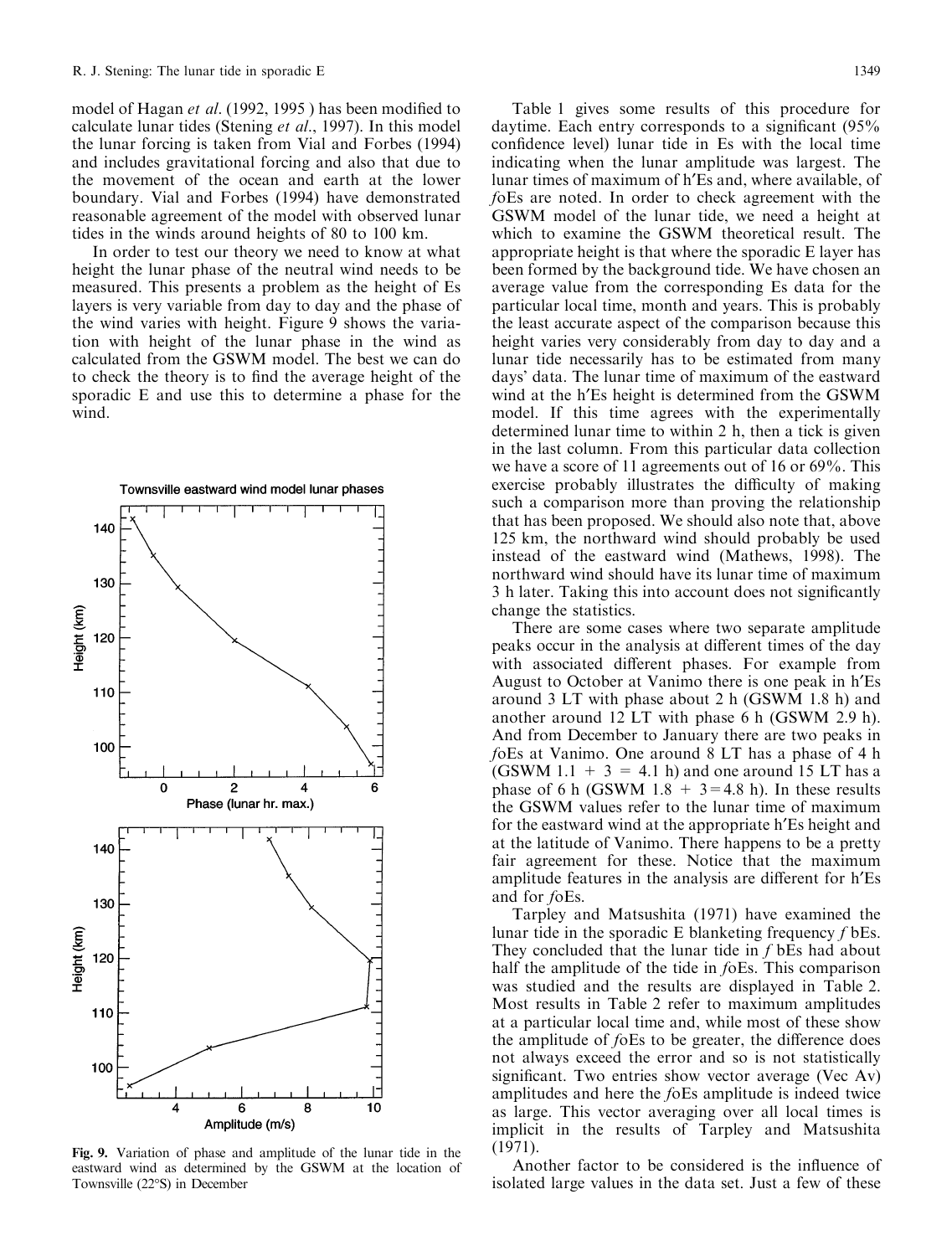Table 1. Comparison of lunar Es phases with those determined from the GSWM model

| Station         | Latitude | Year      | Month     | LT | Obs<br>$\tau_{\rm max}$ h<br><br>'Es | $h$ <sup><math>ES</math></sup> | Obs<br>$\tau_{\rm max}$ fo<br>Es | E wind<br>$\tau_{\text{max}}$ | Agree wind-shear<br>theory? |
|-----------------|----------|-----------|-----------|----|--------------------------------------|--------------------------------|----------------------------------|-------------------------------|-----------------------------|
| Slough          | 51.5N    | $80 - 81$ | June      | 14 | 6.2                                  | 119                            |                                  | 3.2                           | $\times$                    |
| Slough          | 51.5N    | $80 - 81$ | December  | 10 | 6.2                                  | 124                            |                                  | 4.7                           | V                           |
| Slough          | 51.5N    | $80 - 81$ | September | 11 | 3.4                                  | 117                            | 7.2                              | 1.6                           | V                           |
| Slough          | 51.5N    | $80 - 81$ | July      | 17 |                                      | 117                            | 7.9                              | 3.4                           | V                           |
| <b>Brisbane</b> | 27.5S    | $80 - 81$ | June      | 12 | 3.0                                  | 138                            | 4.6                              | 4.7                           | V                           |
| <b>Brisbane</b> | 27.5S    | $82 - 83$ | June      | 10 | 5.9                                  | 143                            |                                  | 4.2                           | V                           |
| G Bahama        | 26.6N    | $64 - 65$ | November  | 12 | 4.4                                  | 129                            |                                  | 4.3                           | V                           |
| G Bahama        | 26.6N    | $58 - 59$ | June      | 14 | 11.6                                 | 117                            |                                  | 3.5                           | $\times$                    |
| G Bahama        | 26.6N    | $64 - 65$ | June      | 10 | 4.1                                  | 113                            | 7.3                              | 3.5                           | V                           |
| G Bahama        | 26.6N    | $64 - 65$ | April     | 10 | 5.4                                  | 129                            | 7.3                              | 2.1                           | X                           |
| Hobart          | 42.9S    | $84 - 85$ | June      | 10 | 2.5                                  | 135                            |                                  | 5.0                           | $\times$                    |
| Hobart          | 42.9S    | $84 - 85$ | December  | 10 | 4.8                                  | 112                            |                                  | 4.6                           | V                           |
| Maui            | 20.8N    | $84 - 85$ | December  | 11 | 6.0                                  | 130                            |                                  | 4.0                           | V                           |
| Maui            | 20.8N    | $82 - 83$ | September | 13 | 8.8                                  | 127                            |                                  | 0.3                           | $\times$                    |
| Maui            | 20.8N    | $82 - 83$ | December  | 13 | 3.9                                  | 125                            |                                  | 5.3                           | V                           |
| Vanimo          | 2.7S     | $80 - 81$ | January   | 10 | 11.2                                 | 127                            | 3.6                              | 1.0                           | V                           |

Table 2.  $f$ oEs and  $f$  bEs comparison

| Station               | Years     | Month     | LT        | foEs amplitudes | Phase | <i>f</i> bEs amplitude | Phase |
|-----------------------|-----------|-----------|-----------|-----------------|-------|------------------------|-------|
| Darwin                | $86 - 87$ | September | 12        | $1.9 \pm 0.8$   | 8.3   | $1.8 \pm 0.6$          | 8.7   |
| Maui                  | $82 - 87$ | April     | 19        | $1.2 \pm 0.4$   | 11.4  | $0.9 \pm 0.3$          | 10.8  |
| Maui                  | $82 - 87$ | December  | 18        | $1.5 \pm 0.4$   | 6.1   | $0.9 \pm 0.3$          | 5.4   |
| Maui                  | $82 - 87$ | May       | Vec Av    | $0.7 \pm 0.2$   | 10.3  | $0.3 \pm 0.1$          | 9.8   |
| Maui                  | $82 - 87$ | January   | Vec Av    | $0.7 \pm 0.2$   | 6.2   | $0.3 \pm 0.1$          | 5.7   |
| Townsville            | $86 - 87$ | April     | 18        | $2.3 \pm 0.8$   | 3.3   | $1.4 \pm 0.6$          | 3.4   |
| G Bahama              | $64 - 65$ | April     | 17        | $2.2 \pm 0.8$   | 10.5  | $1.2 \pm 0.6$          | 9.6   |
| Hobart <sup>a</sup>   | $84 - 85$ | January   | $10 - 11$ | $1.8 \pm 0.7$   | 4.7   | $1.4 \pm 0.4$          | 4.9   |
| Canberra <sup>a</sup> | 88-89     | January   | 11        | $1.6 \pm 0.7$   | 5.7   | $1.6 \pm 0.4$          | 4.3   |

Amplitudes and their standard errors are in MHz  $\times$  10. Phases are lunar hour of maximum <sup>a</sup> Indicates very large values removed from data

can dramatically change lunar tidal amplitudes. Tarpley and Matsushita (1972) excluded all values greater than 6 MHz from their data. We have run a few tests by removing days with values greater than 10 MHz. Two examples using this procedure are included in the table and these show even less difference between foEs and  $f$ bEs. These different ways of treating the data will clearly yield different amplitudes but the phases generally remain relatively unchanged.

### 6 Conclusions

- 1. There are considerable year-to-year changes in the measured phases of the lunar tide in sporadic E.
- 2. The phase of the lunar tide in foEs is usually later than the phase of h'Es with a phase difference of 3 h occurring most frequently.
- 3. This phase difference can be explained in terms of the wind-shear theory and the phase of the lunar tide in h'Es should be the same as that of the lunar tide in the eastward wind.
- 4. While the lunar tide in foEs is often larger than that in f bEs, it is not as much as twice as large and the two amplitudes are often not significantly different.

5. Comparisons with models of the atmospheric lunar tide are somewhat inconclusive. The variability of the sporadic E phenomenon and of the lunar tide itself seems to mitigate against further progress in such a study.

Acknowledgements. Most of the hourly value data analysed were taken from the CDROM provided by the National Geophysical Data Center, Boulder, Colorado. The Arecibo data were accessed from the CEDAR data base. The Arecibo Observatory is operated by Cornell University in a cooperative agreement with the National Science Foundation. The lunar modification to the GSWM was developed while the author was a guest at the High Altitude Observatory, NCAR, working with J.M. Forbes, M.E. Hagan and A.D. Richmond.

Topical Editor F. Vial thanks D.M. Schlapp and another referee for their help in evaluating this paper.

## References

- Chapman, S., and J. C. P. Miller, The statistical determination of the lunar daily variations in geomagnetic and meteorological elements, Mon Not. Geophys. Supp., 4, 649-669, 1940.
- Hagan, M. E., F. Vial, and J. M. Forbes, Evidence of variability in upward propagating semidiurnal tides due to effects of QBO in the lower atmosphere, J. Atmos. Terr. Phys., 54, 1465-1474, 1992
- Hagan, M. E., J. M. Forbes, and F. Vial, On modeling migrating solar tides, Geophys. Res. Lett., 22, 893-896, 1995.